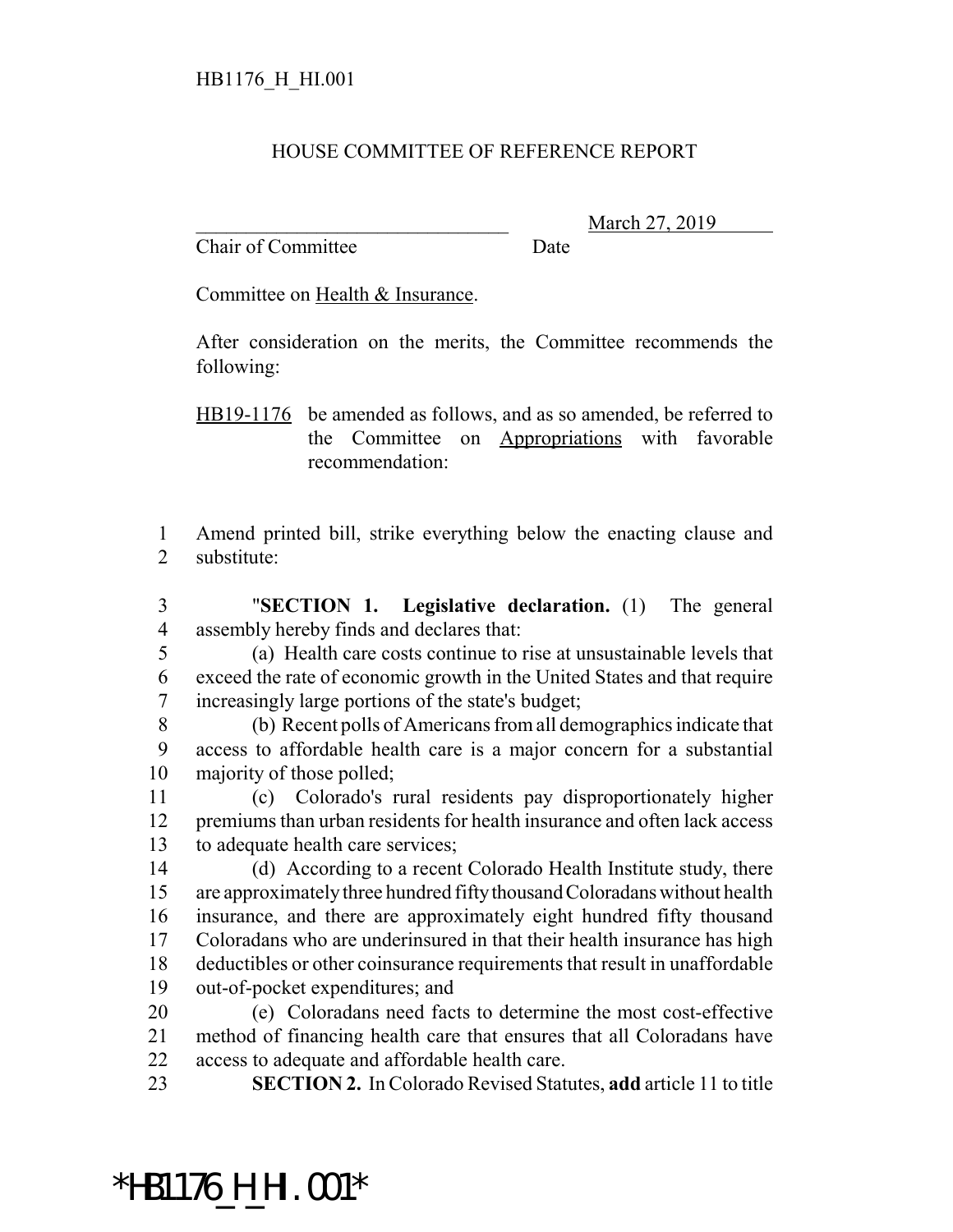25.5 as follows:

#### **ARTICLE 11**

#### **Health Care Cost Savings Act**

 **25.5-11-101. Short title.** THE SHORT TITLE OF THIS ARTICLE 11 IS THE "HEALTH CARE COST SAVINGS ACT OF 2019".

 **25.5-11-102. Definitions.** AS USED IN THIS ARTICLE 11, UNLESS THE CONTEXT OTHERWISE REQUIRES:

 (1) "AT-RISK INSURED" MEANS A RESIDENT OF COLORADO WHO IS NOT UNDERINSURED BECAUSE THE INDIVIDUAL HAS FEW MEDICAL NEEDS BUT WHO WOULD BE UNDERINSURED IF THE INDIVIDUAL DEVELOPED A SERIOUS MEDICAL CONDITION.

 (2) "FEDERAL ACT" MEANS THE FEDERAL "PATIENT PROTECTION AND AFFORDABLE CARE ACT", PUB.L. 111-148, AS AMENDED BY THE FEDERAL "HEALTH CARE AND EDUCATION RECONCILIATION ACT OF 2010", PUB.L. 111-152.

 (3) "HEALTH BENEFIT EXCHANGE" MEANS THE COLORADO HEALTH BENEFIT EXCHANGE CREATED IN ARTICLE 22 OF TITLE 10.

 (4) "MEDICAID" MEANS THE PROGRAM ESTABLISHED PURSUANT TO THE "COLORADO MEDICAL ASSISTANCE ACT", ARTICLES 4, 5, AND 6 OF THIS TITLE 25.5;

 (5) "MEDICARE" MEANS FEDERAL INSURANCE OR ASSISTANCE AS PROVIDED BY TITLE XVIII OF THE FEDERAL "SOCIAL SECURITY ACT", AS AMENDED, 42 U.S.C. SEC. 1395 ET SEQ.

 (6) "PUBLIC OPTION SYSTEM" MEANS A HEALTH CARE SYSTEM UNDER WHICH EVERY RESIDENT OF THE STATE IS ABLE TO PURCHASE A HEALTH BENEFIT PLAN MANAGED BY THE STATE OR THROUGH THE HEALTH BENEFIT EXCHANGE.

 (7) "TASK FORCE" MEANS THE HEALTH CARE COST ANALYSIS TASK FORCE CREATED IN SECTION 25.5-11-103.

 (8) "UNDERINSURED" MEANS A PERSON WHO HAS HEALTH INSURANCE BUT HAS HEALTH CARE COSTS, INCLUDING HIGH DEDUCTIBLES AND OUT-OF-POCKET EXPENSES, THAT EXCEED TEN PERCENT OF THE PERSON'S PERSONAL INCOME.

 (9) "UNIVERSAL HEALTH CARE" MEANS A HEALTH CARE SYSTEM UNDER WHICH EVERY RESIDENT OF THE STATE HAS ACCESS TO ADEQUATE AND AFFORDABLE HEALTH CARE.

 **25.5-11-103. Health care cost analysis task force - creation - membership - duties - reports.** (1) THERE IS CREATED IN THE STATE DEPARTMENT THE HEALTH CARE COST ANALYSIS TASK FORCE FOR THE PURPOSE OF DEVELOPING COMPREHENSIVE FISCAL ANALYSES OF CURRENT AND ALTERNATIVE HEALTH CARE FINANCING SYSTEMS.

# \*HB1176\_H\_HI.001\* -2-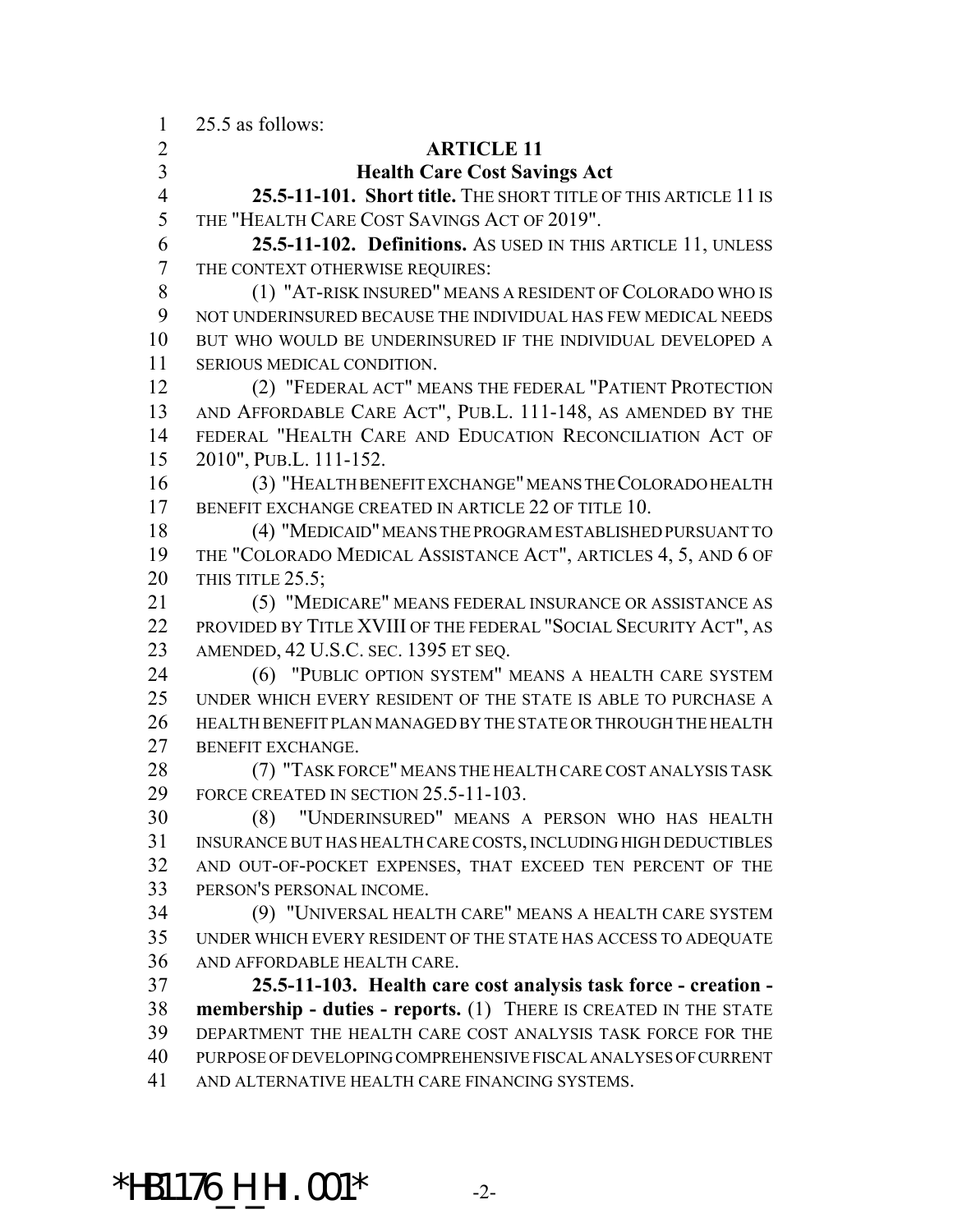(2) (a) ON OR BEFORE SEPTEMBER 1, 2019, THE PRESIDENT OF THE SENATE, THE MINORITY LEADER OF THE SENATE, THE SPEAKER OF THE HOUSE OF REPRESENTATIVES, AND THE MINORITY LEADER OF THE HOUSE OF REPRESENTATIVES SHALL EACH APPOINT ONE MEMBER OF THE GENERAL ASSEMBLY TO THE TASK FORCE.

 (b) ON OR BEFORE SEPTEMBER 1, 2019, THE GOVERNOR SHALL APPOINT EIGHT MEMBERS TO THE TASK FORCE. IN MAKING THE APPOINTMENTS, THE GOVERNOR SHALL ENSURE THAT THE APPOINTEES:

 (I) HAVE A DEMONSTRATED ABILITY TO REPRESENT THE INTERESTS OF ALL COLORADANS AND, REGARDLESS OF THE APPOINTEES' BACKGROUNDS OR AFFILIATIONS, ARE ABLE TO PRESENT OBJECTIVE, NONPARTISAN, FACTUAL, AND EVIDENCE-BASED IDEAS AND TO OBJECTIVELY ADVISE THE ANALYST CONCERNING THE HEALTH CARE FINANCING SYSTEMS; AND

 (II) REFLECT THE SOCIAL, DEMOGRAPHIC, AND GEOGRAPHIC DIVERSITY OF THE STATE.

 (c) THE EXECUTIVE DIRECTORS OF THE DEPARTMENT OF HUMAN SERVICES, THE DEPARTMENT OF PUBLIC HEALTH AND ENVIRONMENT, AND THE STATE DEPARTMENT, THE COMMISSIONER OF INSURANCE, AND THE CHIEF EXECUTIVE OFFICER OF THE HEALTH BENEFIT EXCHANGE, OR THEIR DESIGNEES, SHALL SERVE ON THE TASK FORCE.

22 (3) THE TASK FORCE SHALL SELECT A CHAIR AND VICE-CHAIR FROM AMONG ITS MEMBERS. A MEMBER OF THE TASK FORCE APPOINTED 24 PURSUANT TO SUBSECTION (2)(b) OF THIS SECTION MAY BE REMOVED BY A MAJORITY VOTE OF THE REMAINING MEMBERS OF THE TASK FORCE. IF A VACANCY OCCURS ON THE TASK FORCE, THE ORIGINAL APPOINTING 27 AUTHORITY SHALL APPOINT A NEW MEMBER TO FILL THE VACANCY.

28 (4) NONLEGISLATIVE TASK FORCE MEMBERS ARE NOT ENTITLED TO RECEIVE PER DIEM OR OTHER COMPENSATION FOR PERFORMANCE OF SERVICES FOR THE TASK FORCE BUT MAY BE REIMBURSED FOR ACTUAL AND NECESSARY EXPENSES WHILE ENGAGED IN THE PERFORMANCE OF OFFICIAL DUTIES OF THE TASK FORCE.LEGISLATIVE TASK FORCE MEMBERS 33 ARE REIMBURSED PURSUANT TO SECTION 2-2-307 (3).

(5) THE TASK FORCE SHALL:

 (a) ON OR BEFORE OCTOBER 1, 2019, ISSUE A COMPETITIVE SOLICITATION UNDER THE "PROCUREMENT CODE", ARTICLES 101 TO 112 OF TITLE 24, IN ORDER TO SELECT AN ANALYST TO PROVIDE A DETAILED ANALYSIS OF FISCAL COSTS AND OTHER IMPACTS OF THE HEALTH CARE FINANCING SYSTEMS SPECIFIED IN THIS ARTICLE 11;

 (b) BY MAJORITY VOTE, SELECT AND CONTRACT WITH AN ANALYST WHO:

## \*HB1176\_H\_HI.001\* -3-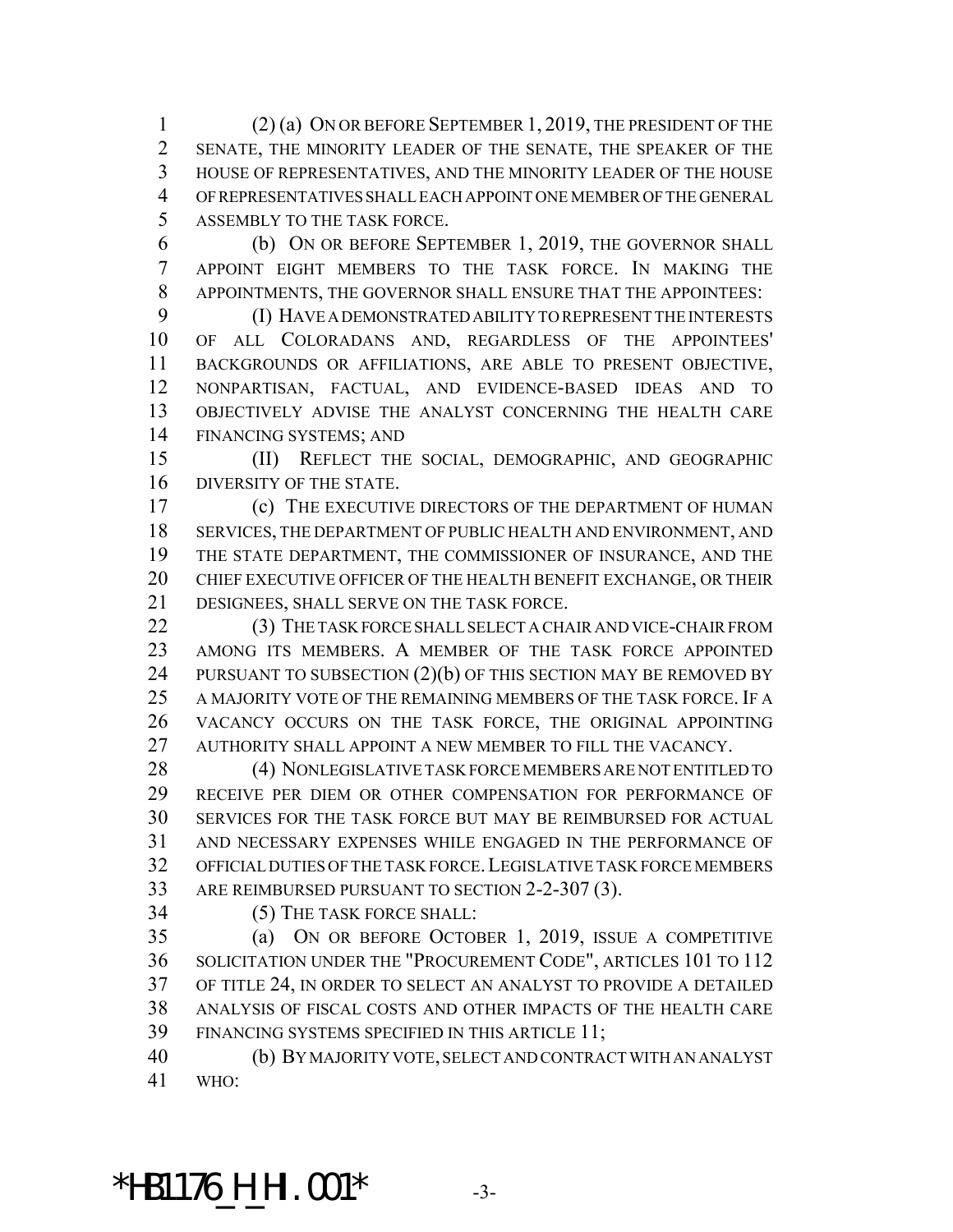(I) HAS EXPERIENCE CONDUCTING HEALTH CARE COST ANALYSES;

(II) IS FAMILIAR WITH DIFFERENT METHODOLOGIES USED; AND

 (III) IS, IN THE OPINION OF THE TASK FORCE, EMPLOYED BY AN ORGANIZATION THAT IS NONPARTISAN AND UNBIASED;

 (c) ON OR BEFORE JANUARY 1, 2021, SUBMIT A PRELIMINARY REPORT TO THE GENERAL ASSEMBLY THAT CONTAINS THE ANALYST'S METHODOLOGY FOR STUDYING THE HEALTH CARE FINANCING SYSTEMS 8 SPECIFIED IN THIS ARTICLE 11; AND

9 (d) ON OR BEFORE SEPTEMBER 1, 2021, DELIVER TO THE GENERAL ASSEMBLY A FINAL REPORT OF THE TASK FORCE'S FINDINGS RECEIVED FROM THE ANALYST SELECTED PURSUANT TO THIS SECTION.

 (6) IN CARRYING OUT ITS DUTIES PURSUANT TO THIS SECTION, THE TASK FORCE MAY HIRE STAFF AND CONSULTANTS FOR THE PURPOSES OF THIS ARTICLE 11.

 (7) THE TASK FORCE IS SUBJECT TO ARTICLES 6 AND 72 OF TITLE 24.

 **25.5-11-104. Analyst - duties.** (1) THE ANALYST SELECTED PURSUANT TO SECTION 25.5-11-103 (5) SHALL HOST AT LEAST THREE STAKEHOLDER MEETINGS IN DIFFERENT GEOGRAPHIC REGIONS OF THE STATE TO DETERMINE THE METHODOLOGY TO BE USED TO STUDY THE 21 HEALTH CARE FINANCING SYSTEMS SPECIFIED IN SUBSECTION (2) OF THIS SECTION.

23 (2) THE ANALYST SHALL ANALYZE, AT A MINIMUM, THE FOLLOWING HEALTH CARE SYSTEMS:

 (a) THE CURRENT COLORADO HEALTH CARE FINANCING SYSTEM IN WHICH RESIDENTS RECEIVE HEALTH CARE COVERAGE FROM PRIVATE INSURERS AND PUBLIC PROGRAMS OR ARE UNINSURED;

28 (b) A MULTI-PAYER UNIVERSAL HEALTH CARE SYSTEM IN WHICH ALL RESIDENTS OF COLORADO ARE COVERED UNDER A PLAN WITH A MANDATED SET OF BENEFITS THAT IS PUBLICLY AND PRIVATELY FUNDED AND ALSO PAID FOR BY EMPLOYER AND EMPLOYEE CONTRIBUTIONS; AND (c) A PUBLICLY FINANCED AND PRIVATELY DELIVERED UNIVERSAL

HEALTH CARE SYSTEM THAT DIRECTLY COMPENSATES PROVIDERS.

 (3) THE ANALYST SHALL PREPARE A DETAILED ANALYSIS OF EACH HEALTH CARE FINANCING SYSTEM. EACH ANALYSIS MAY:

(a) INCLUDE THE FIRST, SECOND, FIFTH, AND TENTH YEAR COSTS;

 (b) SET COMPENSATION FOR LICENSED HEALTH CARE PROVIDERS AT LEVELS THAT RESULT IN NET INCOME THAT WILL ATTRACT AND RETAIN NECESSARY HEALTH CARE PROVIDERS;

 (c) INCLUDE HEALTH CARE BENEFITS REIMBURSED AT ONE HUNDRED TWENTY PERCENT OF MEDICARE RATES FOR RESIDENTS OF

## \*HB1176\_H\_HI.001\* -4-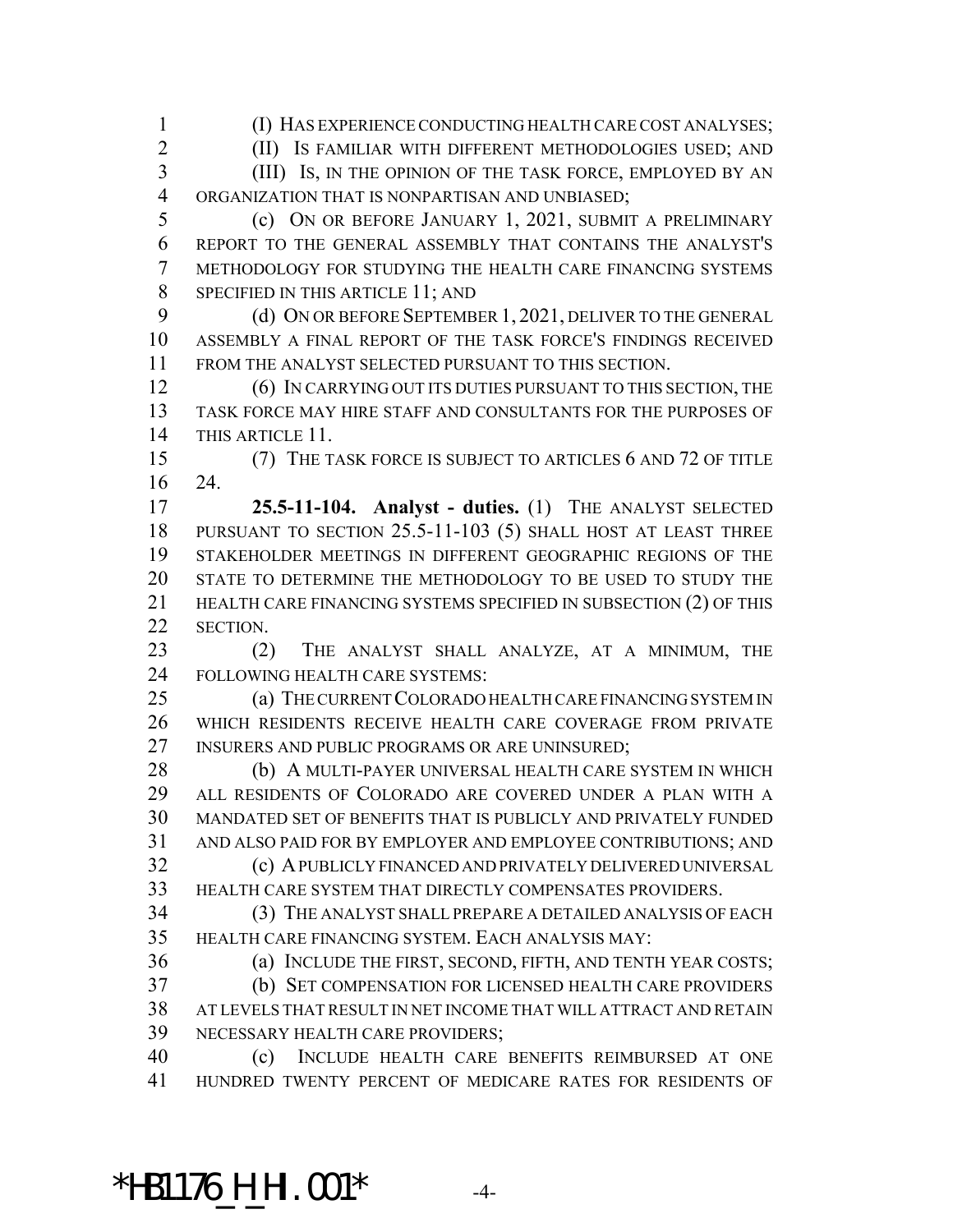COLORADO WHO ARE TEMPORARILY LIVING OUT OF STATE; 2 (d) DESCRIBE AND QUANTIFY THE NUMBER OF UNINSURED, UNDERINSURED, AND AT-RISK INSURED INDIVIDUALS IN EACH SYSTEM; (e) INCLUDE IN EACH SYSTEM THE PROVISION OF BENEFITS THAT ARE THE SAME AS THE BENEFITS REQUIRED BY THE FEDERAL ACT; (f) IDENTIFY HEALTH EXPENDITURES BY PAYER; (g) IDENTIFY OUT-OF-POCKET CHARGES INCLUDING COINSURANCE, DEDUCTIBLES, AND COPAYMENTS; (h) DESCRIBE HOW THE SYSTEM PROVIDES THE FOLLOWING: 10 (I) SERVICES REQUIRED BY THE FEDERAL ACT; (II) MEDICARE-QUALIFIED SERVICES; (III) MEDICAID SERVICES AND BENEFITS EQUAL TO OR GREATER THAN CURRENT SERVICES AND BENEFITS AND WITH EQUIVALENT PROVIDER COMPENSATION RATES; (IV) MEDICAID SERVICES AND BENEFITS FOR INDIVIDUALS WITH DISABILITIES WHO DO NOT MEET ASSET OR INCOME QUALIFICATIONS, WHO HAVE THE RIGHT TO MANAGE THEIR OWN CARE, AND WHO HAVE THE RIGHT TO DURABLE MEDICAL EQUIPMENT; (V) COVERAGE FOR WOMEN'S HEALTH CARE AND REPRODUCTIVE SERVICES; (VI) VISION, HEARING, AND DENTAL SERVICES; **(VII) ACCESS TO PRIMARY SPECIALTY HEALTH CARE SERVICES IN**  RURAL COLORADO AND OTHER UNDERSERVED AREAS OR POPULATIONS; AND (VIII) BEHAVIORAL, MENTAL HEALTH, AND SUBSTANCE USE DISORDERS SERVICES; **(i) PROVIDE A REVIEW OF EXISTING LITERATURE REGARDING THE**  COLLATERAL COSTS TO SOCIETY OF HIGH HEALTH CARE COSTS, WHICH MAY INCLUDE: (I) THE COST OF EMERGENCY ROOM, URGENT CARE, AND INTENSIVE CARE TREATMENT FOR INDIVIDUALS WHO ARE UNABLE TO AFFORD PREVENTIVE OR PRIMARY CARE IN LOWER-COST SETTINGS; (II) THE COST IN LOST TIME FROM WORK, DECREASED PRODUCTIVITY, OR UNEMPLOYMENT FOR INDIVIDUALS WHO, AS A RESULT OF BEING UNABLE TO AFFORD PREVENTIVE OR PRIMARY CARE, DEVELOP A MORE SEVERE, URGENT, OR DISABLING CONDITION; (III) THE COST OF BANKRUPTCIES CAUSED BY UNAFFORDABLE MEDICAL EXPENSES, INCLUDING THE COST TO THE INDIVIDUALS WHO ARE FORCED TO FILE FOR BANKRUPTCY AND THE COST TO HEALTH CARE PROVIDERS THAT DO NOT GET PAID AS A RESULT; (IV) THE COSTS TO AND EFFECTS ON INDIVIDUALS WHO DO NOT

### \*HB1176\_H\_HI.001\* -5-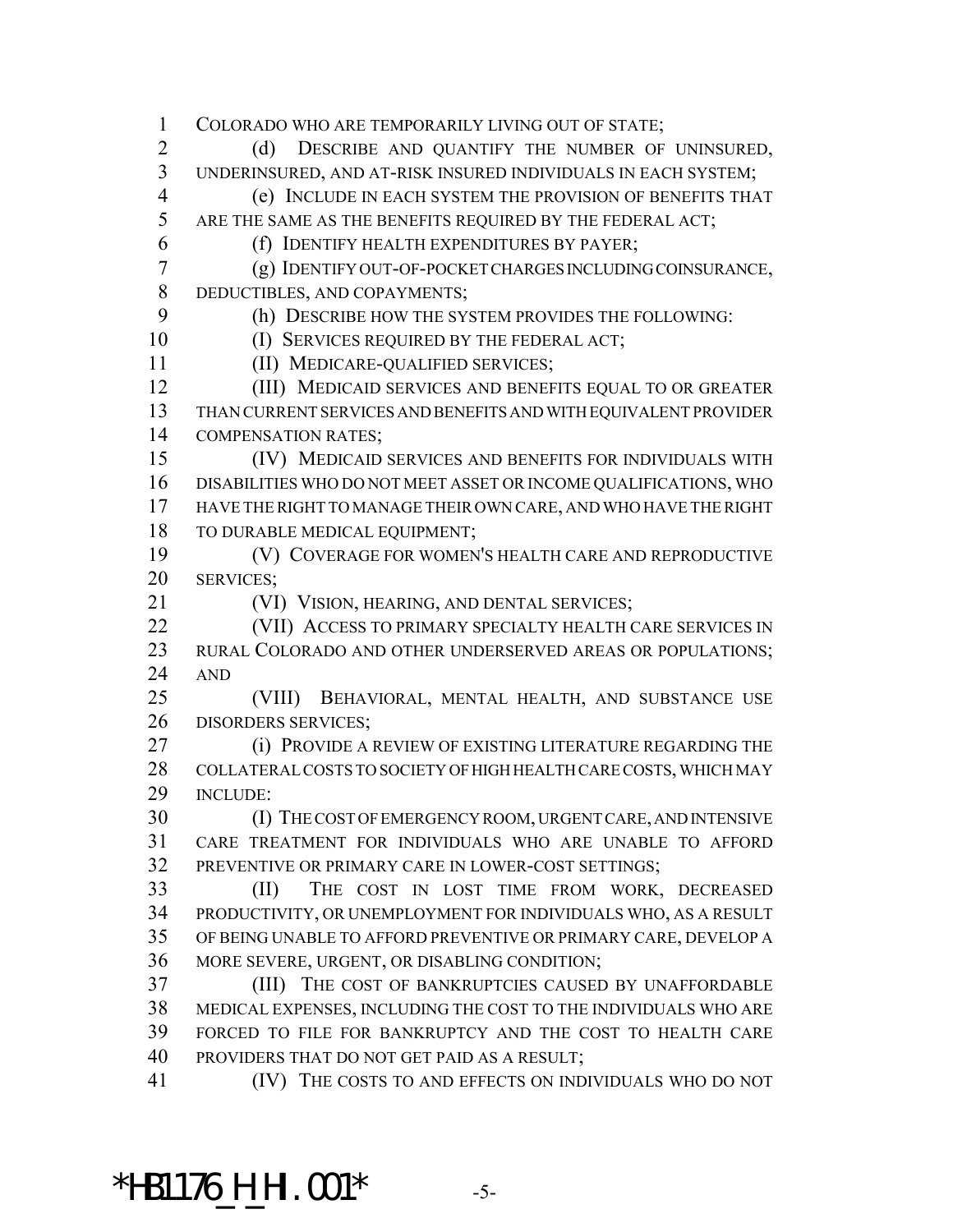FILE BANKRUPTCIES BECAUSE OF MEDICAL EXPENSES AND WHO ARE FINANCIALLY DEPLETED BY THESE COSTS;

 (V) MEDICAL COSTS CAUSED BY THE DIVERSION OF FUNDS FROM OTHER HEALTH DETERMINANTS, SUCH AS EDUCATION, SAFE FOOD SUPPLY, OR SAFE WATER SUPPLY; AND

 (VI) OTHER COLLATERAL COSTS AS DETERMINED BY THE TASK FORCE.

 (4) THE ANALYST SHALL MODEL SUFFICIENT AND FAIR FUNDING SYSTEMS THAT MAY BE VIABLE FOR EACH SYSTEM STUDIED PURSUANT TO THIS SECTION THAT RAISE REVENUE FROM:

(a) THE GENERAL FUND;

 (b) FEDERAL WAIVERS AVAILABLE UNDER MEDICAID AND THE FEDERAL ACT, AS APPROPRIATE FOR EACH SYSTEM STUDIED;

**(c) A COMBINATION OF TWO OR MORE OF:** 

(I) PROGRESSIVE INCOME TAXES;

 (II) PAYROLL TAXES THAT MAY BE SPLIT BETWEEN EMPLOYER AND EMPLOYEE; AND

 (III) OTHER TAXES, INCLUDING INCOME, CIGARETTE, ALCOHOL, MARIJUANA, AND SUGARY DRINK TAXES, AND PREMIUMS BASED ON INCOME.

 **25.5-11-105. Appropriation - gifts, grants, and donations.** 22 (1) THE GENERAL ASSEMBLY MAY APPROPRIATE MONEY TO THE STATE DEPARTMENT FOR THE IMPLEMENTATION OF THIS ARTICLE 11.

24 (2) THE STATE DEPARTMENT AND THE TASK FORCE MAY SEEK, ACCEPT, AND EXPEND GIFTS, GRANTS, OR DONATIONS, INCLUDING IN-KIND DONATIONS, FROM PRIVATE OR PUBLIC SOURCES FOR THE PURPOSES OF 27 THIS ARTICLE 11.

28 (3) THE TASK FORCE MAY USE MONEY AVAILABLE PURSUANT TO 29 SUBSECTIONS (1) AND (2) OF THIS SECTION FOR THE IMPLEMENTATION OF THIS ARTICLE 11, TO:

 (a) COMPENSATE ANY NECESSARY STAFF AND CONSULTANTS HIRED PURSUANT TO SECTION 25.5-11-103 (6);

 (b) PAY THE ANALYST SELECTED PURSUANT TO SECTION 25.5-11-103 (5) FOR THE COSTS ASSOCIATED WITH THE DEVELOPMENT OF THE METHODOLOGY AND ANALYSES CONDUCTED PURSUANT TO SECTION 25.5-11-104; AND

 (c) REIMBURSE THE TASK FORCE MEMBERS' ACTUAL AND NECESSARY EXPENSES IN PERFORMING THEIR DUTIES.

 **25.5-11-106. Repeal of article.** THIS ARTICLE 11 IS REPEALED, EFFECTIVE SEPTEMBER 1, 2022.

**\*HB1176\_H\_HI.001\***  $-6$ -